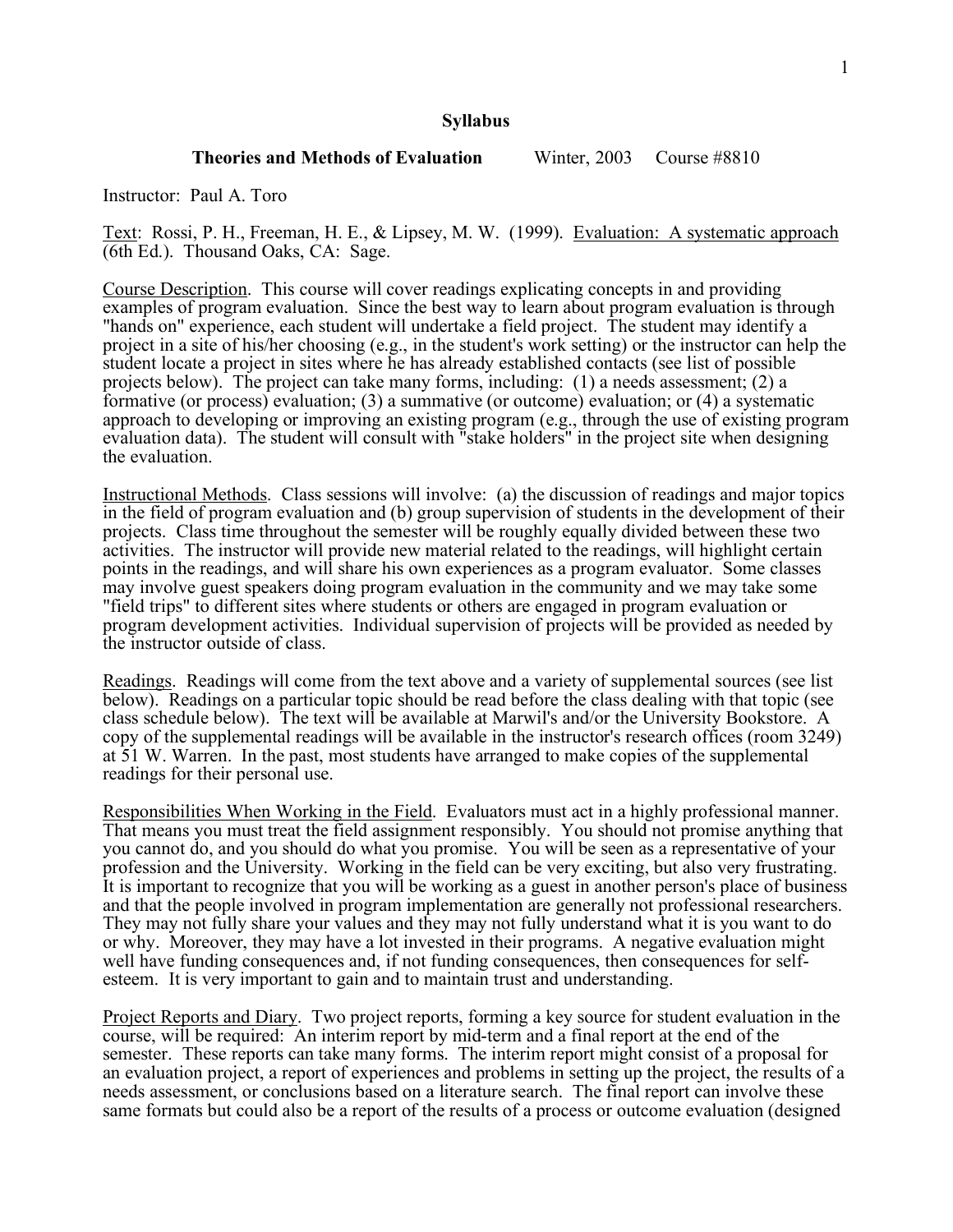either for consumption by the project agency or for publication purposes), an evaluation project proposal to be submitted to an outside funding agency (complete with a budget), or a report of experiences and problems in implementing the evaluation project. The student should discuss the intended format for each report with the instructor as early as possible in the semester. To facilitate effective supervision, the student may also wish to keep a diary recording notable experiences in developing and executing the project.

Collaborative Work. Students may work together on a single project. However, the extent of each one's effort and contributions must be made clear and separate reports need to be written.

Commentaries. Another key source for student evaluation in the course will be a set of commentaries (1-2 double-spaced pages) required throughout the semester. These commentaries may be about specific readings, questions about concepts, questions for the instructor, or issues you would like to have discussed in class. You can turn in your commentaries in class, put them in my mailbox at <sup>71</sup> W. Warren, under my office door at 51 W. Warren, fax them (313-577-7636), or e- mail them to me. We have <sup>a</sup> total of <sup>12</sup> classes (not counting the first and last). You must hand in at least 6 of these commentaries during the semester.

Grading. The grade will be based on the quality of the student's interim and final reports (40%), the 6 commentaries (30%), and class participation (30%). The evaluation of class participation will not only involve discussions on reading and lecture material, but also participation in supervision (both as a supervisor for others and as a supervisee). Overall effort and progress on your student project, including feedback from agency sites, will also be considered (this component will be primarily reflected in the instructor's evaluation of the interim and final reports). Note that, since there will be no exams, students' understanding of the reading material will be assessed through their commentaries, reports, and class participation.

#### **Class Schedule**

| <u>Date</u>      | <u>Topic</u>                                                                              | Readings             |
|------------------|-------------------------------------------------------------------------------------------|----------------------|
| 1/15             | Introduction to course; gaining entree to<br>agencies; overview of program evaluation     | None                 |
| 1/22,<br>1/29    | Problems and practical issues when working<br>in the field; the evaluator role in society | $T1-3$<br>$S1-2$     |
| 2/5,<br>2/12     | Needs Assessment                                                                          | T4<br>S <sub>3</sub> |
| $1/19$ ,<br>2/26 | Formative Evaluation: Monitoring<br>Programs                                              | $T5-6$               |
| 3/5<br>3/19      | Impact Assessment: Designing<br><b>Outcome Evaluations</b>                                | T7<br>$S4-6$         |
| 3/26             | Cost-benefit and cost-effectiveness<br>analyses                                           | $T11-12$<br>S7       |
| 4/2              | Multivariate data analytic strategies                                                     | None                 |
| 4/9,<br>4/16     | Qualitative approaches to needs assessment<br>and evaluation                              | $S8-10$              |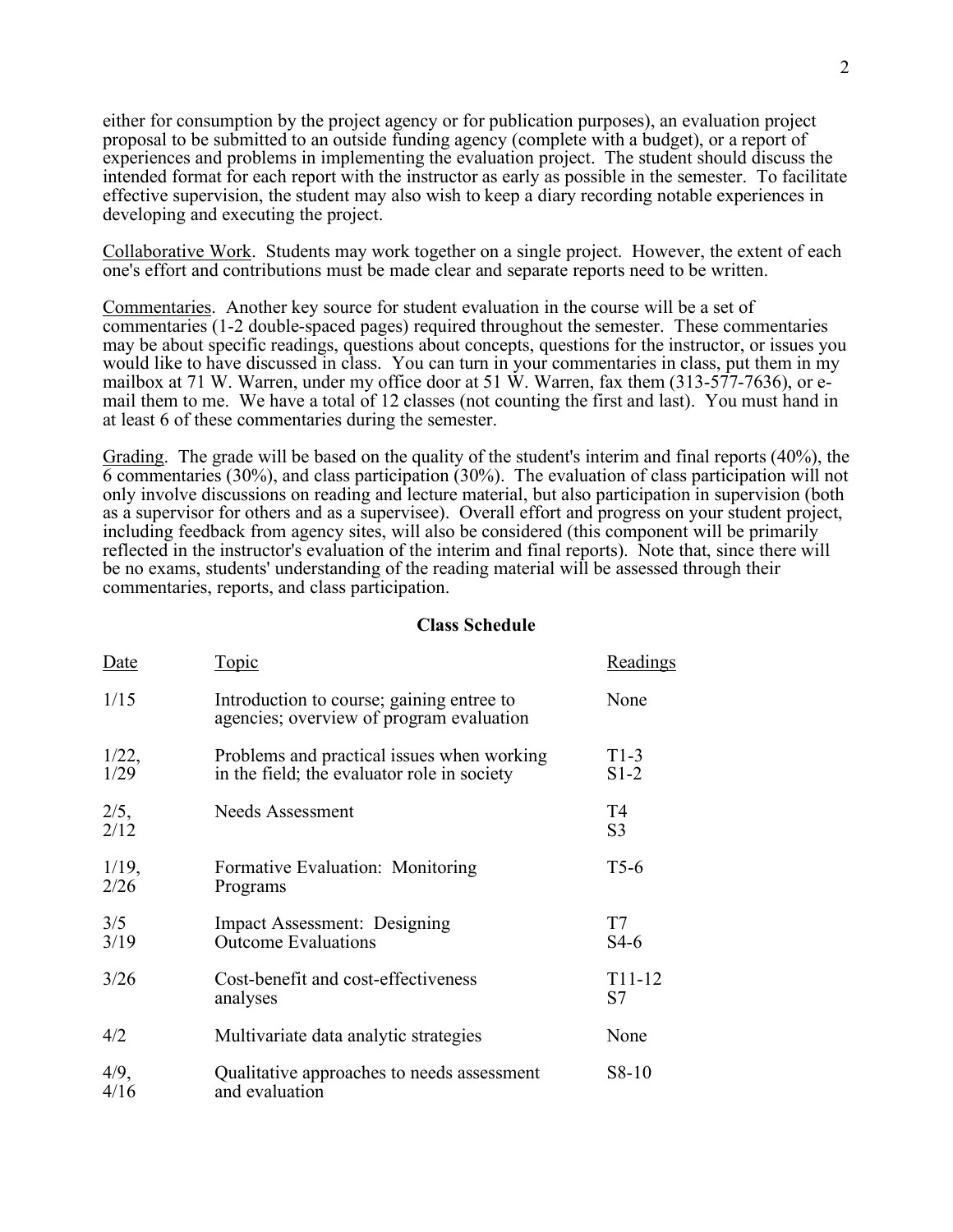"T" in the reading column above refers to chapters in the text and "S" to supplemental readings from the list below. This class schedule is subject to changes, to be announced in class.

## **Supplemental Reading List**

1 Cowen, E. L. (1978). Some problems in community program evaluation research. Journal of Consulting and Clinical Psychology, 46, 792-805.

2 Chavis, D. M., Stucky, P. E., & Wandersman, A. (1983). Returning basic research to the community: A relationship between scientist and citizen. American Psychologist, 38, 424-434.

3 Acosta, O., & Toro, P. A. (2000). Let's ask the homeless people themselves: A needs assessment based on a probability sample of adults. American Journal of Community Psychology, 28, 343-366.

4 Cook, T. D., & Campbell, D. T. (1979). Chapters 2 and 3 in Quasi-experimentation: Design and analysis issues for field settings. Boston: Houghton Mifflin.

5 Toro, P. A., Passero Rabideau, J. M., Bellavia, C. W., Daeschler, C. V., Wall, D. D., Thomas, D. M., & Smith, S. J. (1997). Evaluating an intervention for homeless persons: Results of a field experiment. Journal of Consulting and Clinical Psychology, 65, 476-484.

6 Rappaport, J., Seidman, E., Toro, P. A., McFadden, L. S., Reischl, T. M., Roberts, L. J., Salem, D. A., Stein, C. H., & Zimmerman, M. A. (1985). Finishing the unfinished business: Collaborative research with a mutual help organization. Social Policy, 15, 12-24.

7 Weisbrod, B. A., Test, M. A., & Stein, L. I. (1980). Alternative to mental hospital treatment: II. Economic benefit-cost analysis. Archives of General Psychiatry, 37, 400-405.

8 O'Neill, Small, B. B., & Strachan, J. (1999). The use of focus groups within a participatory action research environment. Chapter  $16$  in M. Kopala & L. A. Suzuki (Eds.), Using qualitative methods in psychology. Thousand Oaks, CA: Sage.

9. Goldman, L. (1999). Qualitative research in program evaluation. Chapter 17 in M. Kopala & L. A. Suzuki (Eds.), Using qualitative methods in psychology. Thousand Oaks, CA: Sage.

10 Banyard, V. L. (1995). "Taking another route:" Daily survival narratives from mothers who are homeless. American Journal of Community Psychology, 23, 871-891.

# **Some Possible Class Projects**

1 Work with the Office for Homelessness Coordination in the Department of Human Services in the City of Detroit to collect needs assessment data, assist particular agencies to develop better HUD grant proposals, or other tasks.

2 Design and implement an evaluation of programs at Caregivers, Inc., which provides in-home case management and other support services to poor families in the Detroit area.